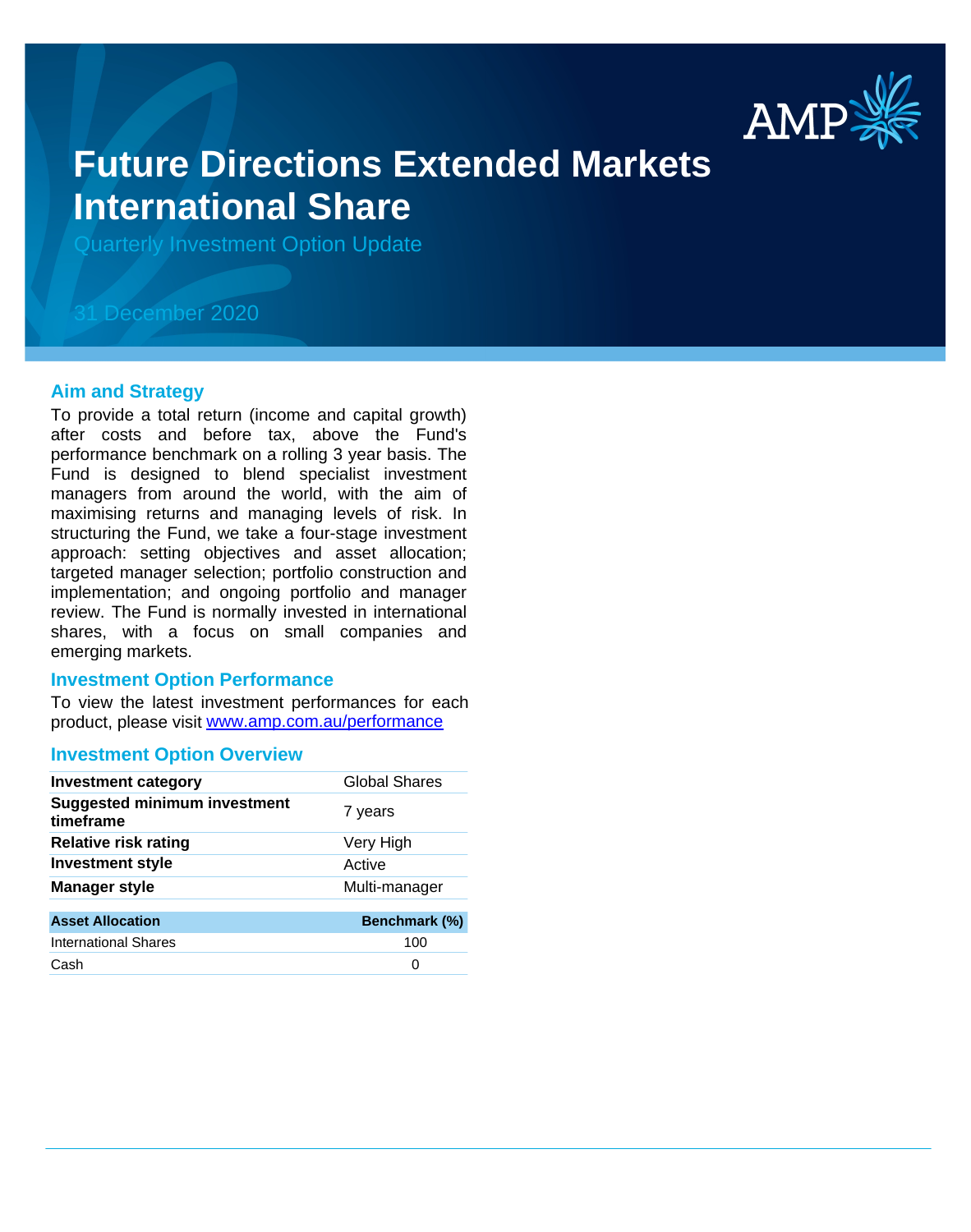#### **Market Review**

International shares produced a very strong performance over the December quarter, rising by 12.33% as measured by the MSCI World ex Australia index. Shares fell early in the quarter as COVID-19 numbers continued to rise in many parts of Europe and the US, leading some countries to reintroduce social distancing restrictions, which in many cases have been shown to be devastating to economies and businesses. Mid-quarter however, the market received a huge boost from announcements of successful COVID-19 vaccine trials from Moderna, Pfizer and Oxford-AstraZeneca. These vaccines were shown to be around 95% effective in preliminary results. Approval and initial rollout have now already occurred in some countries, with markets closely watching for medical results and data. The other major story over the quarter was the US election, with a Biden win finally confirmed in very early January 2021, as was a Democrat victory in both the Senate and the House. Markets broadly reacted positively as results increased in clarity through the period. In other positive news for markets, the UK and Europe also finally agreed on a Brexit deal at year-end, over 4 years after the referendum, allowing markets to put much of the related uncertainty into the rear-view mirror. (All indices are quoted in local currency terms and on a totalreturn basis, unless otherwise stated.)

### **Outlook**

The medium-term outlook for earnings remains difficult to predict; and varies greatly depending on company specifics. There is also the potential for shorter-term volatility as the market digests the implications of a Biden administration. We continue to believe investors should exercise caution, particularly where prices have risen quickly, and where valuations look stretched. Amid changing consumer dynamics, many companies will likely face challenging conditions for some time, while stronger businesses are likely to emerge from the COVID-19 crisis with gained market share. Risks of further pandemic breakouts and, indeed, the manner in which governments choose to respond, remain a risk until vaccines are fully implemented. Governments generally continue to implement supportive monetary and fiscal programmes to ease shorter-term burdens and keep economies more resilient, though some concern is growing around the sustainability of some programmes. Despite this, we believe the longer-term market trend will remain to the upside. As always, while the near-term direction of markets is impossible to accurately predict, we believe that those with a diversified portfolio of quality businesses, bought at a reasonable price, are likely to do well over the long term.